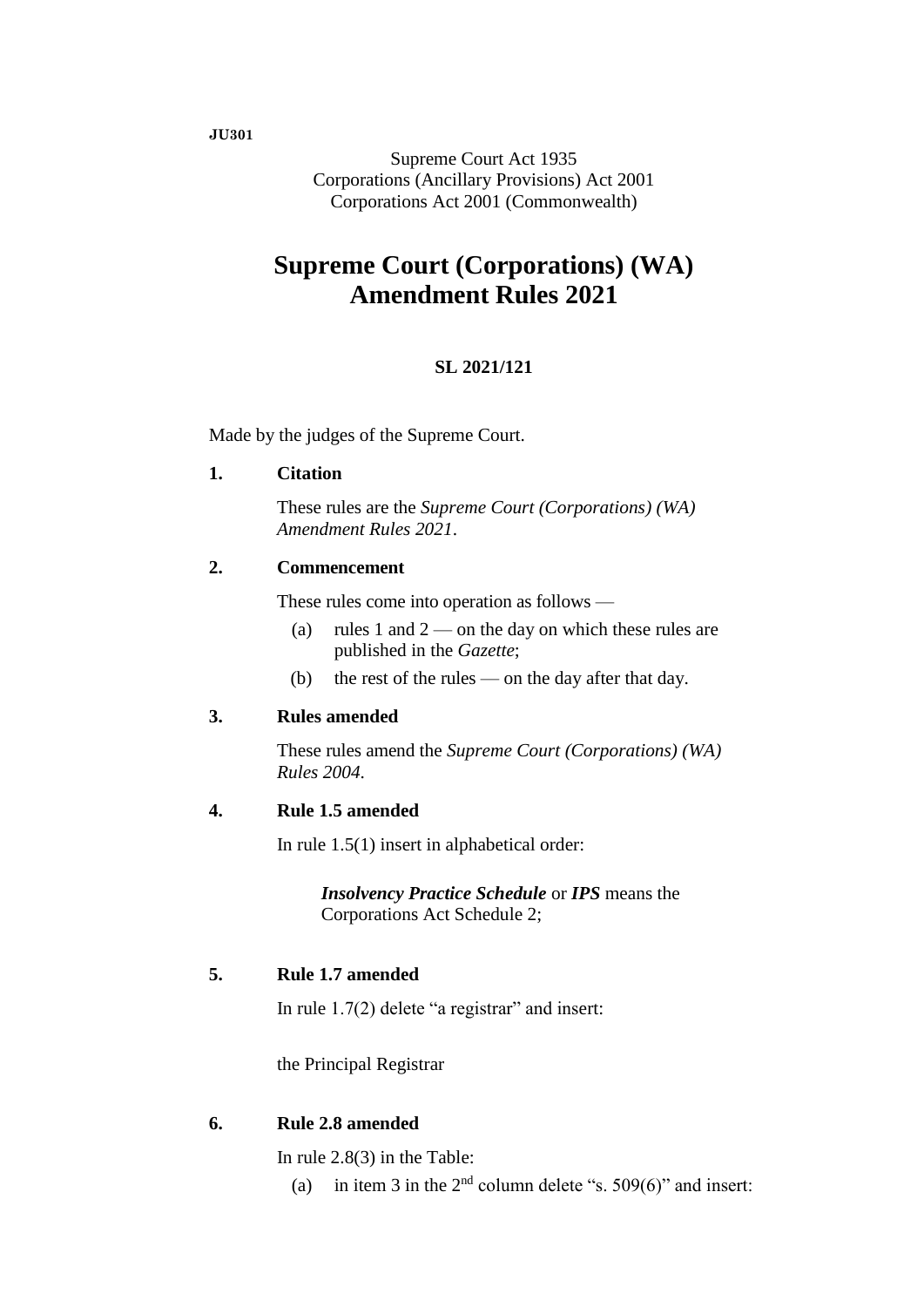s. 509(2)

|  | (b) | delete item 4; |  |
|--|-----|----------------|--|
|--|-----|----------------|--|

(c) after item 9 insert:

| 10. | IPS s. $45-1(3)$    | For an order under IPS s. $45-1(1)$ in<br>relation to a registered liquidator                 |
|-----|---------------------|-----------------------------------------------------------------------------------------------|
| 11. |                     | IPS s. $90-10(1)$ For an inquiry into the external<br>administration of a company             |
| 12. | <b>IPS s. 90-20</b> | For an order under IPS s. 90-15 in<br>relation to the external administration<br>of a company |

#### **7. Rule 3.4 amended**

In rule 3.4(2) delete "application." and insert:

application —

- (a) for an application in relation to one Part 5.1 body — in a daily newspaper circulating generally in the State or Territory where the Part 5.1 body has its principal, or last known, place of business; or
- (b) for an application in relation to 2 or more Part 5.1 bodies — in a daily newspaper circulating generally in each State or Territory where any of the Part 5.1 bodies has its principal, or last known, place of business.

#### **8. Rule 4.2 inserted**

At the end of Part 4 insert:

#### **4.2. Order or inquiry in relation to registered liquidator or external administration of company**

An application to the Court —

- (a) under the Insolvency Practice Schedule section 45-1 for an order in relation to a registered liquidator; or
- (b) under the Insolvency Practice Schedule section 90-10 for an inquiry into the external administration of a company; or
- (c) under the Insolvency Practice Schedule section 90-20 for an order in relation to the external administration of a company,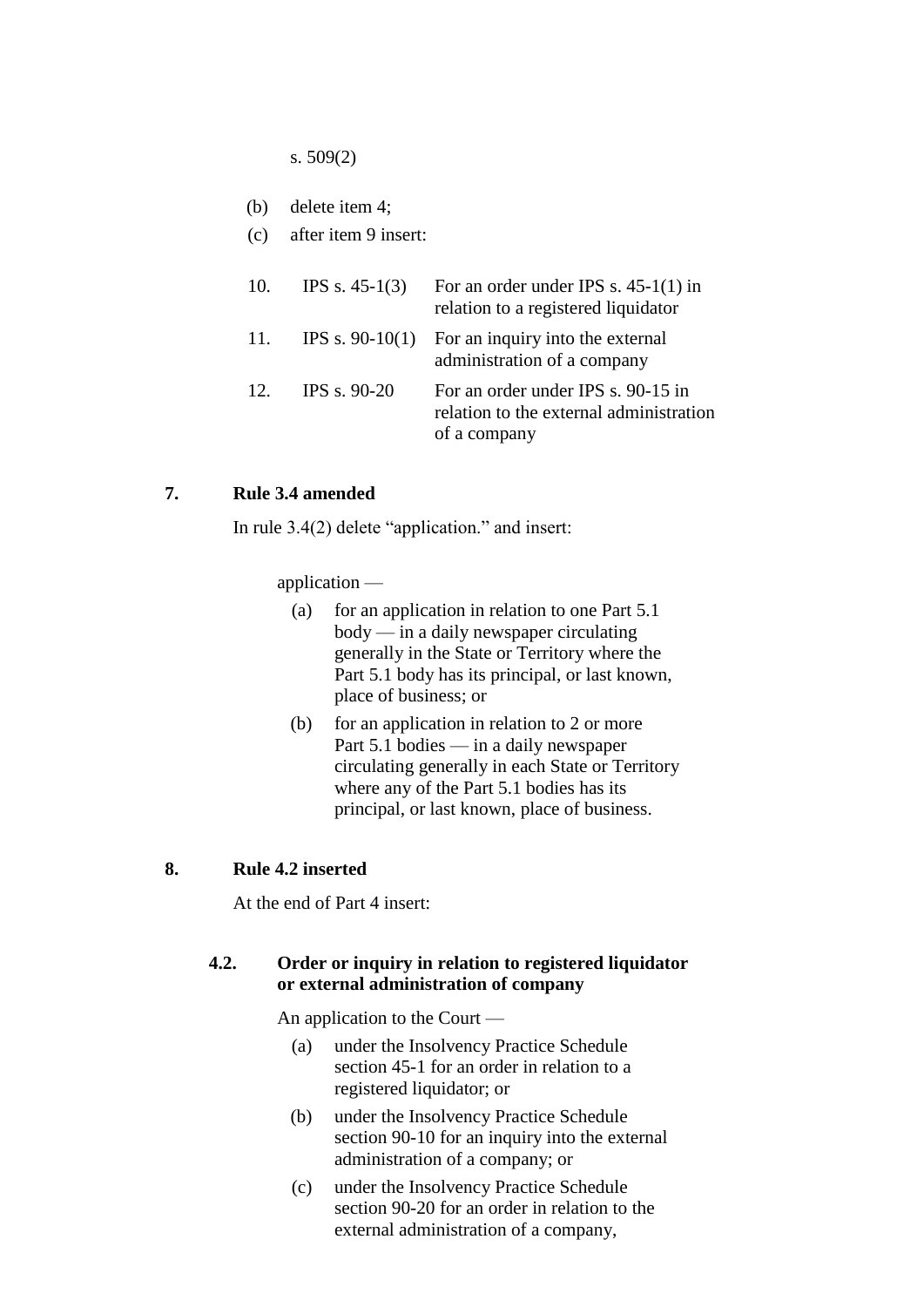must be made —

- (d) in the case of a winding-up by the Court by an interlocutory process seeking the inquiry or order; or
- (e) in any other case by an originating process seeking the inquiry or order.
- Note: An application for an order or inquiry in relation to the external administration of a company ordered to be wound up by a court is normally made to the court that made the winding-up order.

#### **9. Rule 5.5 amended**

(1) In rule 5.5(2) delete "an official liquidator" and insert:

a registered liquidator

(2) In rule  $5.5(3)(a)$  delete "an official liquidator" and insert:

a registered liquidator

#### **10. Rule 5.6 replaced**

Delete rule 5.6 and insert:

#### **5.6. Notice of application for winding-up (Form 9)**

- (1) If a person applies for a company to be wound up and the application is not made under the Corporations Act section 459P, 462 or 464, the person must, unless the Court otherwise orders, cause a notice of the application to be published in a daily newspaper circulating generally in the State or Territory where the company has its principal, or last known, place of business. The notice must be in accordance with Form 9.
	- Note: If a person applies under the Corporations Act section 459P, 462 or 464 for a company to be wound up, the person must cause a notice, setting out the information prescribed by the Corporations Regulations regulation 5.4.01A, to be published in the manner provided by the Corporations Act section 1367A and the Corporations Regulations regulation 5.6.75: see the Corporations Act section 465A(1).
- (2) A notice under subrule (1), or under the Corporations Act section  $465A(1)(c)$ , of an application for a company to be wound up must be published —
	- (a) at least 3 days after the originating process is served on the company; and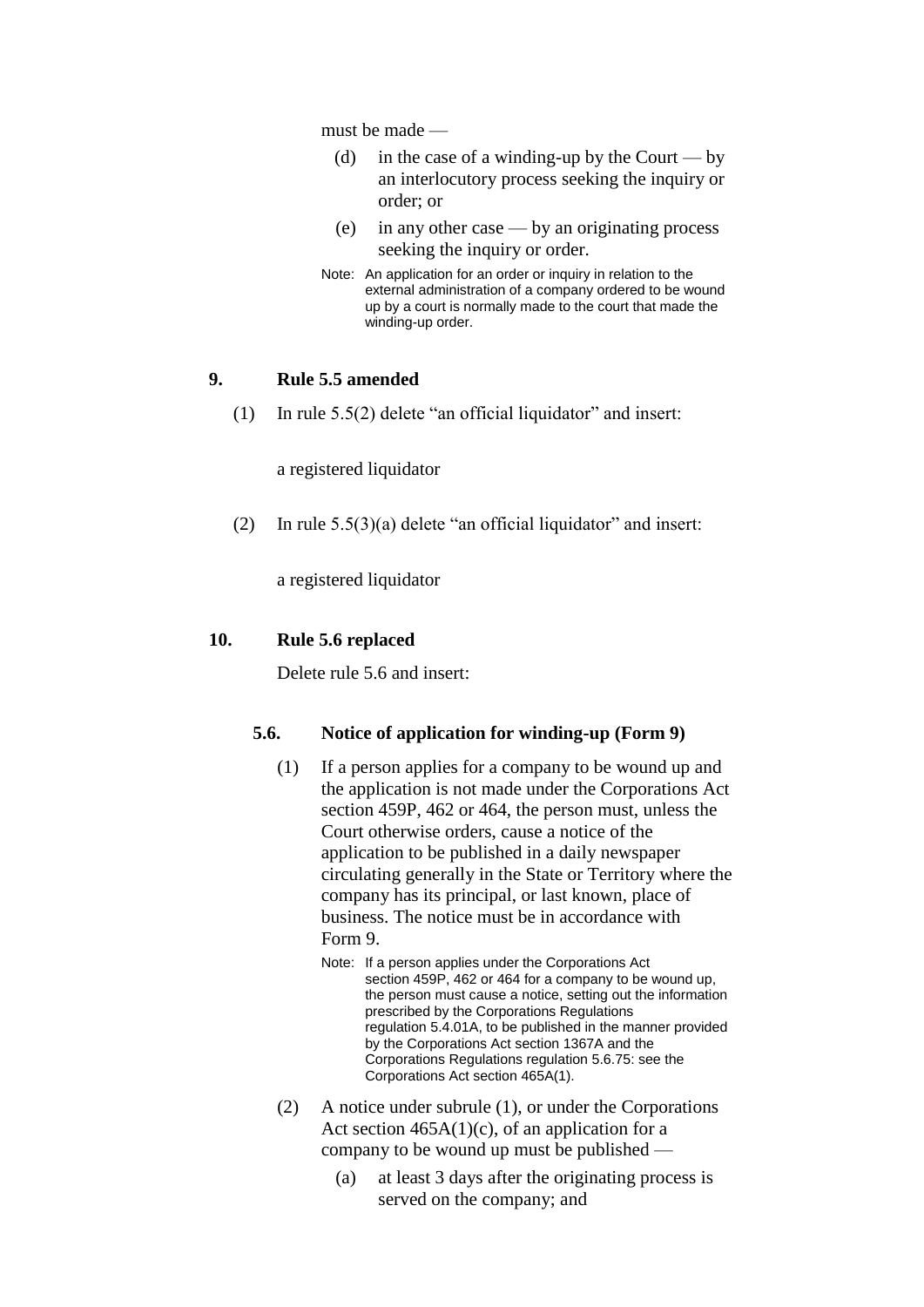(b) at least 7 days before the date fixed for the hearing of the application.

### **11. Rule 5.9 amended**

- (1) In rule 5.9:
	- (a) delete "After" and insert:
	- (1) After
		- (b) in paragraph  $(a)$ 
			- (i) delete "the Principal Registrar" and insert:

a master

(ii) delete "Principal Registrar; and" and insert:

Principal Registrar, or another officer of the Court to whom the Principal Registrar has delegated this function; and

(c) in paragraph (b) delete "the Principal Registrar" and insert:

the master

- (2) At the end of rule 5.9 insert:
	- (2) For the purposes of these rules, a function performed by a delegate of the Principal Registrar under subrule  $(1)(a)$  is taken to be a function performed by the Principal Registrar.
	- Note: The heading to amended rule 5.9 is to read: **Appearance before master**

### **12. Rule 5.10 amended**

Delete rule 5.10(2)(b) and insert:

- (b) unless otherwise directed by the Court, published —
	- (i) at least 7 days before the date fixed for the hearing of the application; and
	- (ii) in a daily newspaper circulating generally in the State or Territory where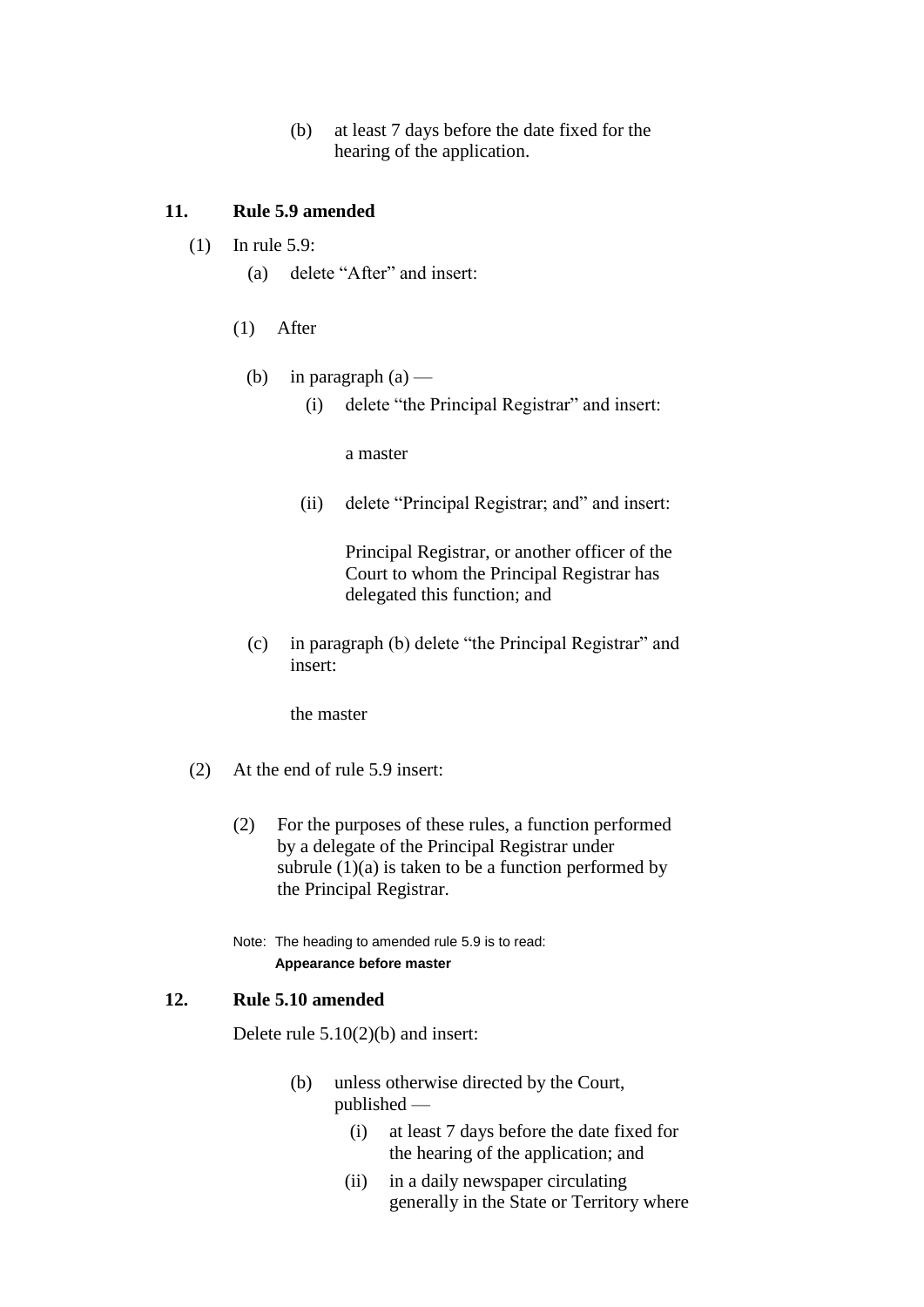the company has its principal, or last known, place of business.

#### **13. Rule 5.11 amended**

(1) In rule  $5.11(1)$  delete "an official liquidator" and insert:

a registered liquidator

- (2) Delete rule 5.11(3) and (4) and insert:
	- (3) If the winding-up order results from an application other than an application under the Corporations Act section 459P, 462 or 464, the liquidator must cause a notice of the winding-up order and the liquidator's appointment to be published in a daily newspaper circulating generally in the State or Territory where the company has its principal, or last known, place of business. The notice must be in accordance with Form 11.
		- Note: If the winding-up order results from an application under the Corporations Act section 459P, 462 or 464, the liquidator must cause a notice, setting out the information prescribed by the Corporations Regulations regulation 5.4.01B, to be published in the manner provided by the Corporations Act section 1367A and the Corporations Regulations regulation 5.6.75: see the Corporations Act section 465A(2).
	- (4) A notice under subrule (3), or under the Corporations Act section 465A(2), of a winding-up order must be published as soon as practicable after the liquidator is informed of the appointment.

#### **14. Rule 6.1 amended**

#### In rule  $6.1(1)$  —

(a) delete "an official liquidator" and insert:

a registered liquidator

(b) delete "official liquidator." and insert:

registered liquidator.

#### **15. Rule 6.2 amended**

(1) In rule 6.2(1) delete "an official liquidator" and insert:

a registered liquidator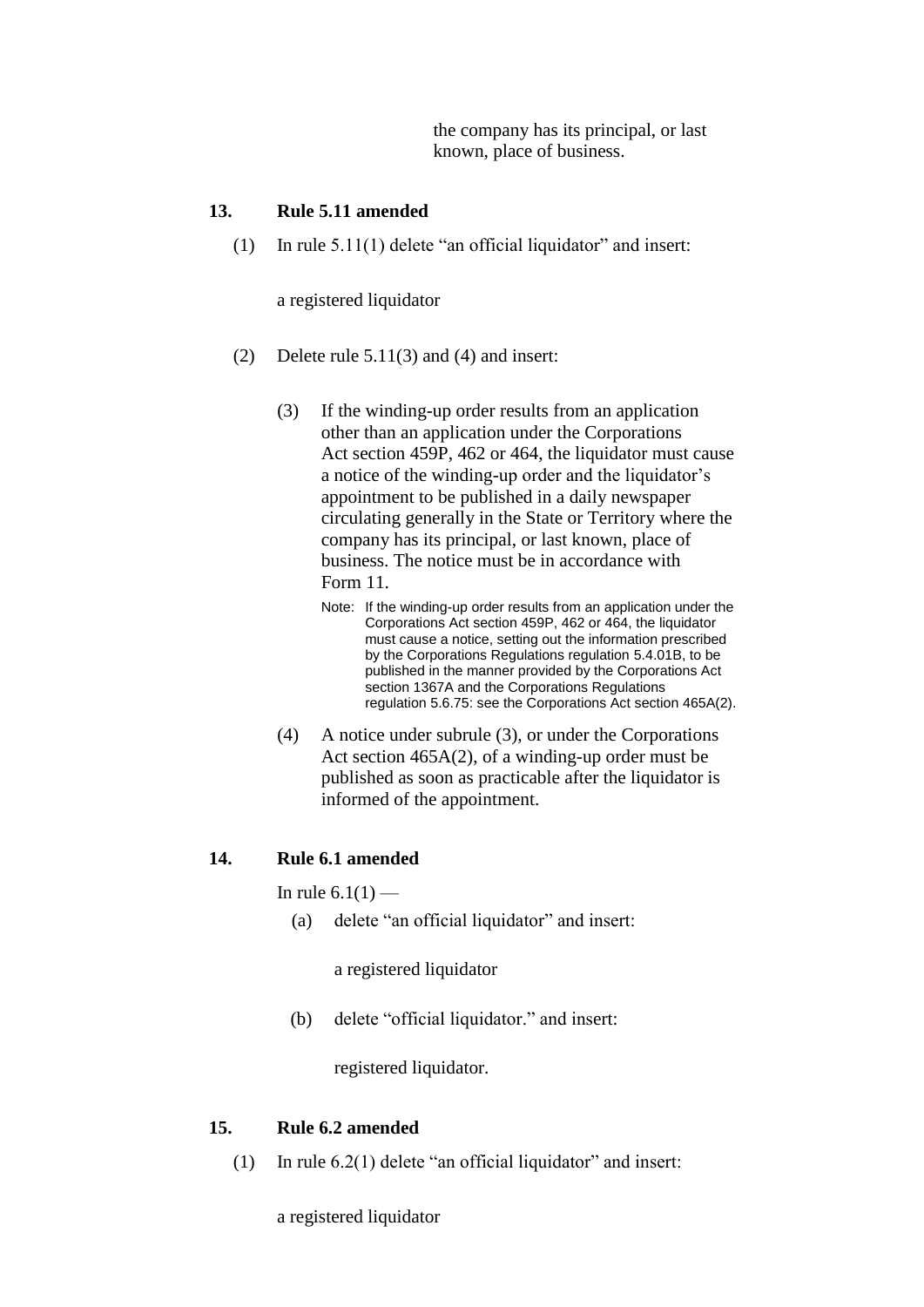- (2) Delete rule 6.2(3) and (4) and insert:
	- (3) If the order results from an application other than an application under the Corporations Act section 459P, 462 or 464, the provisional liquidator must cause a notice of the provisional liquidator's appointment to be published in a daily newspaper circulating generally in the State or Territory where the company has its principal, or last known, place of business. The notice must be in accordance with Form 12.
		- Note: If the order results from an application under the Corporations Act section 459P, 462 or 464, the provisional liquidator must cause a notice, setting out the information prescribed by the Corporations Regulations regulation 5.4.01B, to be published in the manner provided by the Corporations Act section 1367A and the Corporations Regulations regulation 5.6.75: see the Corporations Act section 465A(2).
	- (4) A notice under subrule (3), or under the Corporations Act section 465A(2), of a provisional liquidator's appointment must be published as soon as practicable after the relevant order is made.

#### **16. Rule 7.1 deleted**

Delete rule 7.1.

#### **17. Rule 7.2 replaced**

Delete rule 7.2 and insert:

### **7.2. Vacancy in office of liquidator (Corporations Act s. 473A and 499(3) and Insolvency Practice Schedule s. 90-15)**

If, for any reason, there is no liquidator of a company under external administration, the Court may appoint a registered liquidator whose written consent in accordance with Form 8 has been filed.

Note: The Court may make the appointment —

- (a) on its own initiative, during proceedings before the Court; or
- (b) on application under the Insolvency Practice Schedule section 90-20.

See the Insolvency Practice Schedule section 90-15(2).

#### **18. Rule 7.3 amended**

(1) Before rule 7.3(1) insert: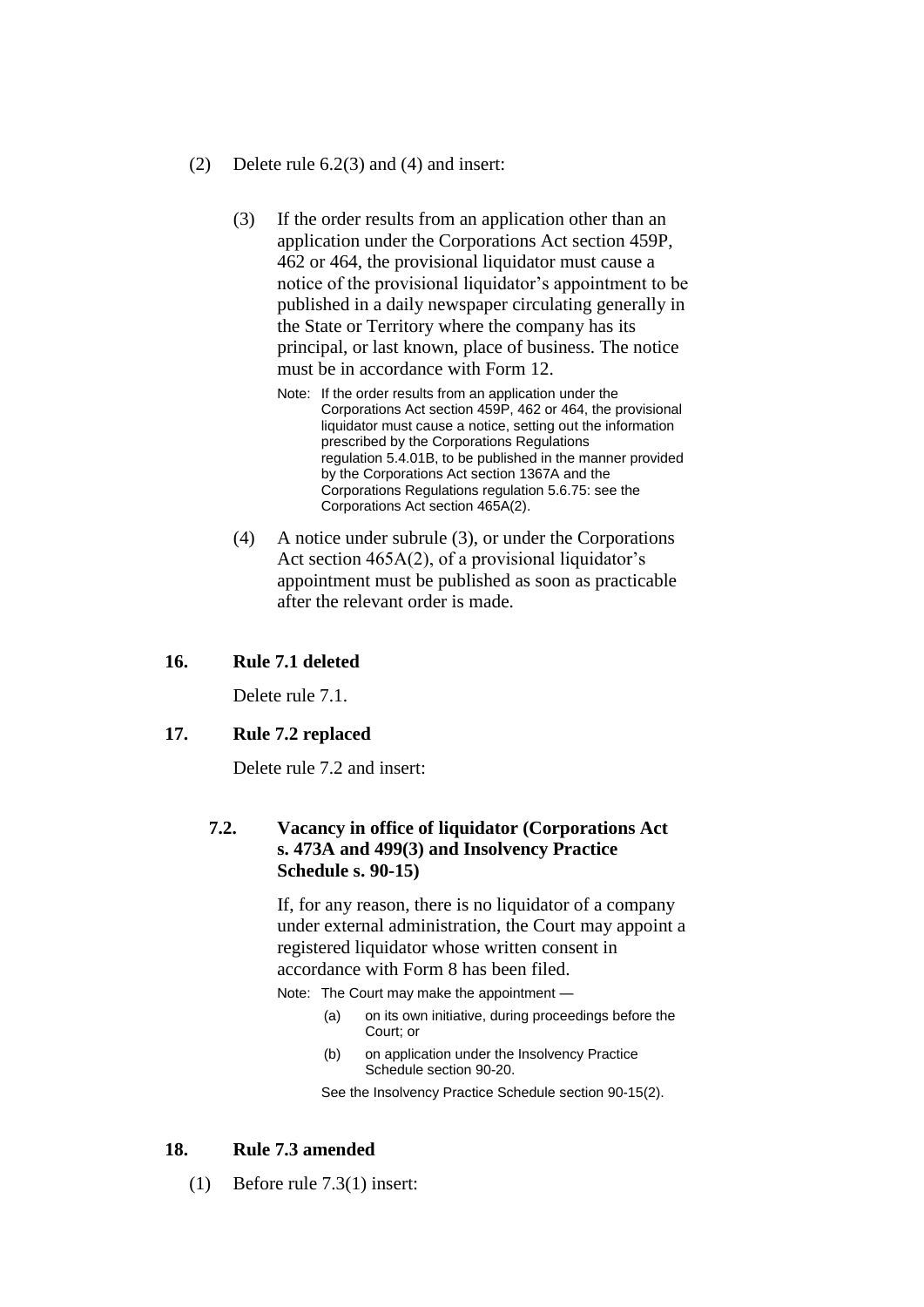## $(1A)$  In this rule —

*liquidator* includes a provisional liquidator.

- (2) Delete rule 7.3(4) and insert:
	- (4) Unless the Court otherwise orders, a report filed by a liquidator under the Corporations Act section 475(7) is not available for inspection by any person.
		- Note: A report filed by a liquidator under the Corporations Act section 475(7) may include commercial-in-confidence information that may not be inspected: see the Corporations Act section 1274(4G).

### **19. Rule 7.5 amended**

Delete rule 7.5(3)(e) and insert:

(e) whether ASIC has caused books in relation to the company to be audited under the Insolvency Practice Schedule section 70-15;

### **20. Rule 7.7 amended**

(1) In rule  $7.7(2)(a)(i)$  delete "Principal Registrar" and insert:

Principal Registrar, or another officer of the Court to whom the Principal Registrar has delegated this function,

- (2) After rule 7.7(3) insert:
	- (4) For the purposes of these rules, a function performed by a delegate of the Principal Registrar under subrule  $(2)(a)(i)$  is taken to be a function performed by the Principal Registrar.

### **21. Rule 7.9 amended**

In rule 7.9(2) delete "application." and insert:

application in a daily newspaper circulating generally in the State or Territory where the relevant company has its principal, or last known, place of business.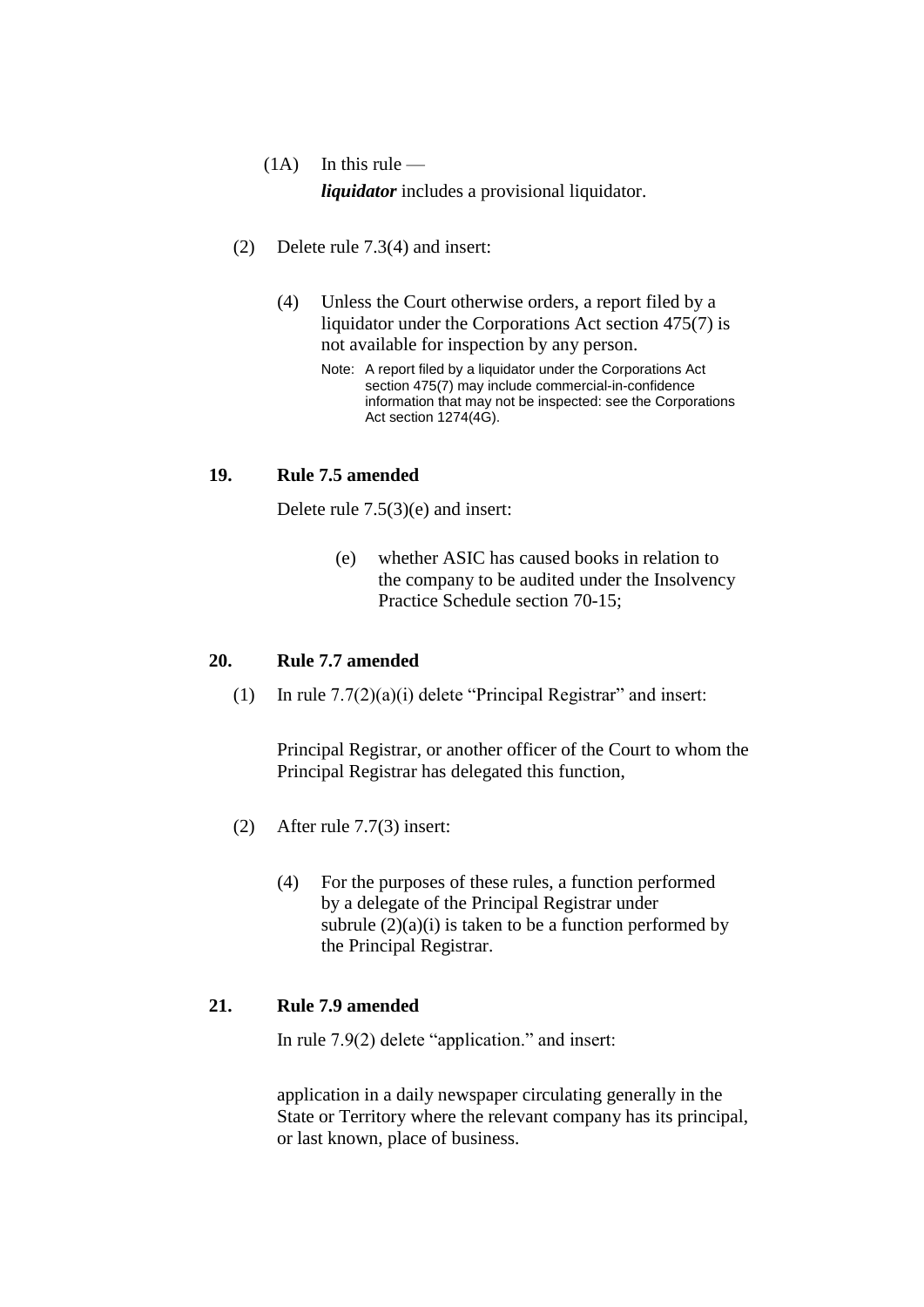### **22. Rule 7.11 replaced**

Delete rule 7.11 and insert:

### **7.11. Appointment of reviewing liquidator (Insolvency Practice Schedule s. 90-23(8))**

- (1) An application to the Court under the Insolvency Practice Schedule section 90-23(8) to appoint a registered liquidator to carry out a review into a matter relating to the external administration of a company must be made —
	- (a) in the case of a winding-up by the Court by filing an interlocutory process seeking the relevant orders; or
	- (b) in the case of a voluntary winding-up by filing an originating process seeking the relevant orders.
- (2) The application must be accompanied by the written declaration made by the proposed reviewing liquidator under the *Insolvency Practice Rules (Corporations) 2016* (Commonwealth) section 90-18.

### **23. Rule 9.2 replaced**

Delete rule 9.2 and insert:

### **9.2. Determination of remuneration of external administrator (Insolvency Practice Schedule s. 60-10(1)(c) and (2)(b)) (Form 16)**

- (1) This rule applies in relation to an application for a determination under the Insolvency Practice Schedule section  $60-10(1)(c)$  or  $(2)(b)$  specifying remuneration that an external administrator of a company is entitled to receive for necessary work properly performed by the external administrator in relation to the external administration.
	- Note: The Insolvency Practice Schedule section 60-10 does not apply in relation to the remuneration of a provisional liquidator or a liquidator appointed by ASIC under the Corporations Act section 489EC: see the Insolvency Practice Schedule section 60-2.
- (2) At least 21 days before filing an originating process, or interlocutory process, seeking the determination, the external administrator must serve a notice in accordance with Form 16 of the external administrator's intention to apply for the determination, and a copy of any affidavit on which the external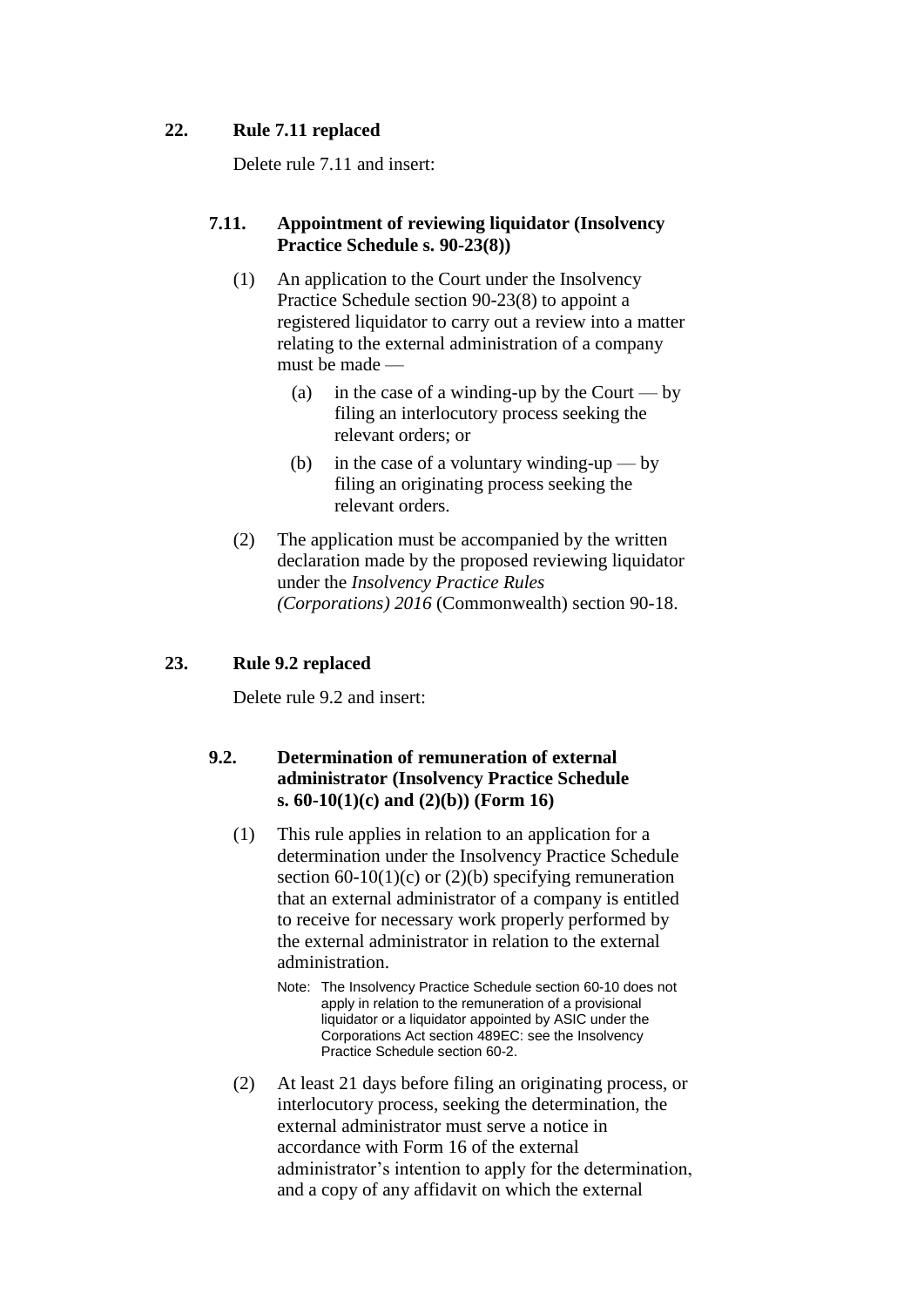administrator intends to rely, on the following persons —

- (a) each creditor who was present, in person or by proxy, at any meeting of creditors;
- (b) each member of any committee of inspection;
- (c) if there is no committee of inspection, and no meeting of creditors has been convened and held — each of the 5 largest (measured by amount of debt) creditors of the company;
- (d) each member of the company whose shareholding represents at least 10% of the issued capital of the company.
- (3) Within 21 days after the last service of the documents mentioned in subrule (2), any creditor or contributory may give to the external administrator a notice of objection to the remuneration claimed, stating the grounds of objection.
- (4) If the external administrator does not receive a notice of objection within the period mentioned in subrule  $(3)$  —
	- (a) the external administrator may file an affidavit, made after the end of that period, in support of the originating process, or interlocutory process, seeking the determination stating —
		- (i) the date, or dates, when the notice and affidavit required to be served under subrule (2) were served; and
		- (ii) that the external administrator has not received any notice of objection to the remuneration claimed within the period mentioned in subrule (3);
		- and
	- (b) the external administrator may endorse the originating process, or interlocutory process, with a request that the application be dealt with in the absence of the public and without any attendance by, or on behalf of, the external administrator; and
	- (c) the application may be so dealt with.
- (5) If the external administrator receives a notice of objection within the period mentioned in subrule (3), the external administrator must serve a copy of the originating process, or interlocutory process, seeking the determination on each creditor or contributory who has given a notice of objection.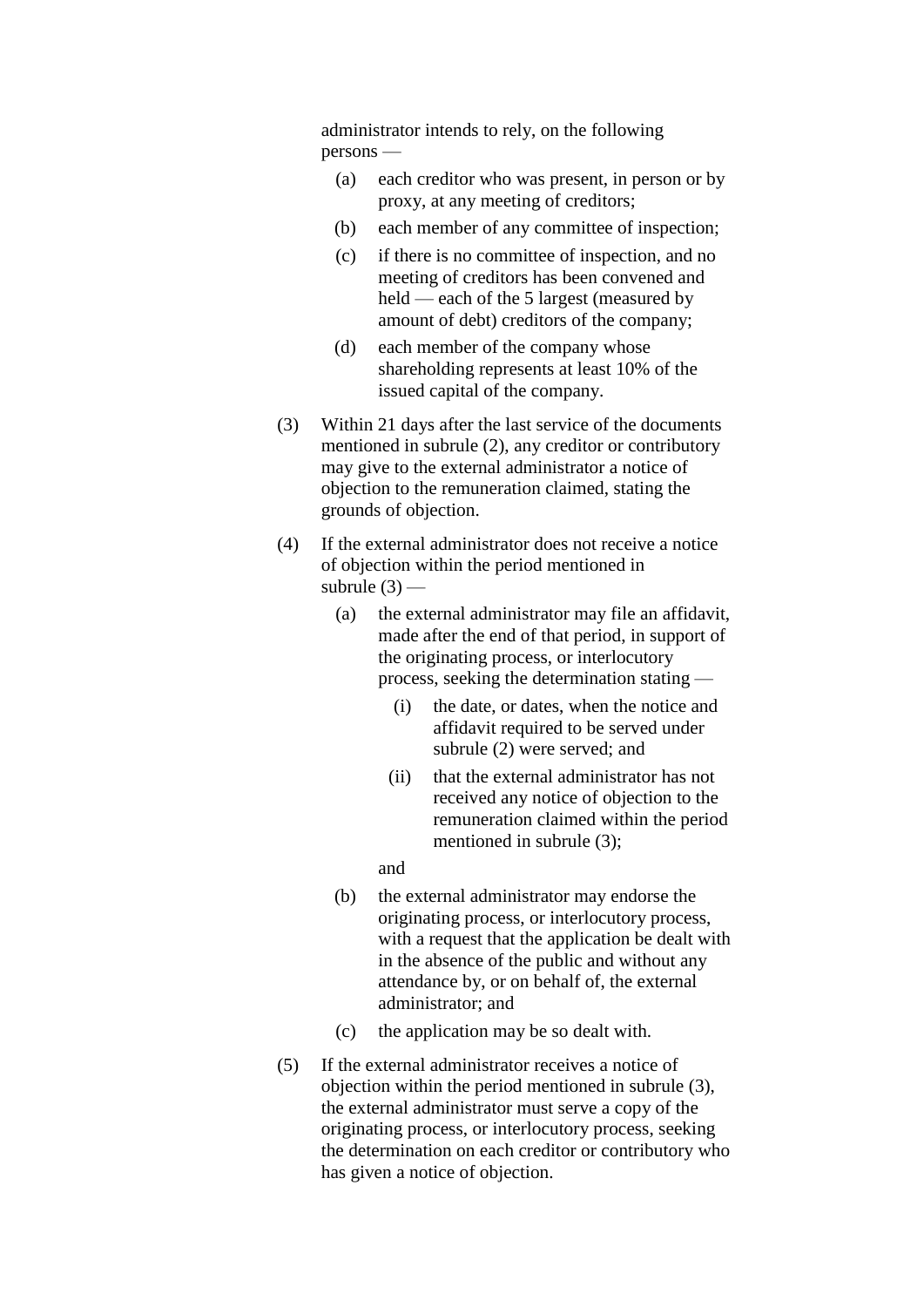- (6) An affidavit in support of the originating process, or interlocutory process, seeking the determination  $must -$ 
	- (a) include evidence of the matters mentioned in the Insolvency Practice Schedule section 60-12; and
	- (b) state the nature of the work performed or likely to be performed by the external administrator; and
	- (c) state the amount of remuneration claimed; and
	- (d) include a summary of the receipts taken and payments made by the external administrator; and
	- (e) state particulars of any objection of which the external administrator has received notice; and
	- (f) if the external administration is continuing  $$ give details of any matters delaying the completion of the external administration.

### **24. Rule 9.2A amended**

- (1) Delete rule 9.2A(1) and (2) and insert:
	- (1) This rule applies in relation to an application under the Insolvency Practice Schedule section 60-11(1) for a review of a remuneration determination for an external administrator of a company.
		- Note 1: The Insolvency Practice Schedule section 60-11 does not apply in relation to the remuneration of a provisional liquidator or a liquidator appointed by ASIC under the Corporations Act section 489EC: see the Insolvency Practice Schedule section 60-2.
		- Note 2: An application may not be made under the Insolvency Practice Schedule section 60-11(1) for a review of a remuneration determination made by the Court under section 60-10(1)(c) or (2)(b) of that Schedule: see section 60-11(5) of that Schedule.
- (2) In rule 9.2A(3):
	- (a) in paragraph (a) delete "a committee of creditors or";
	- (b) in paragraph (b) before "administrator" insert:

external

- (3) In rule 9.2A(7):
	- (a) before "administrator" insert:

external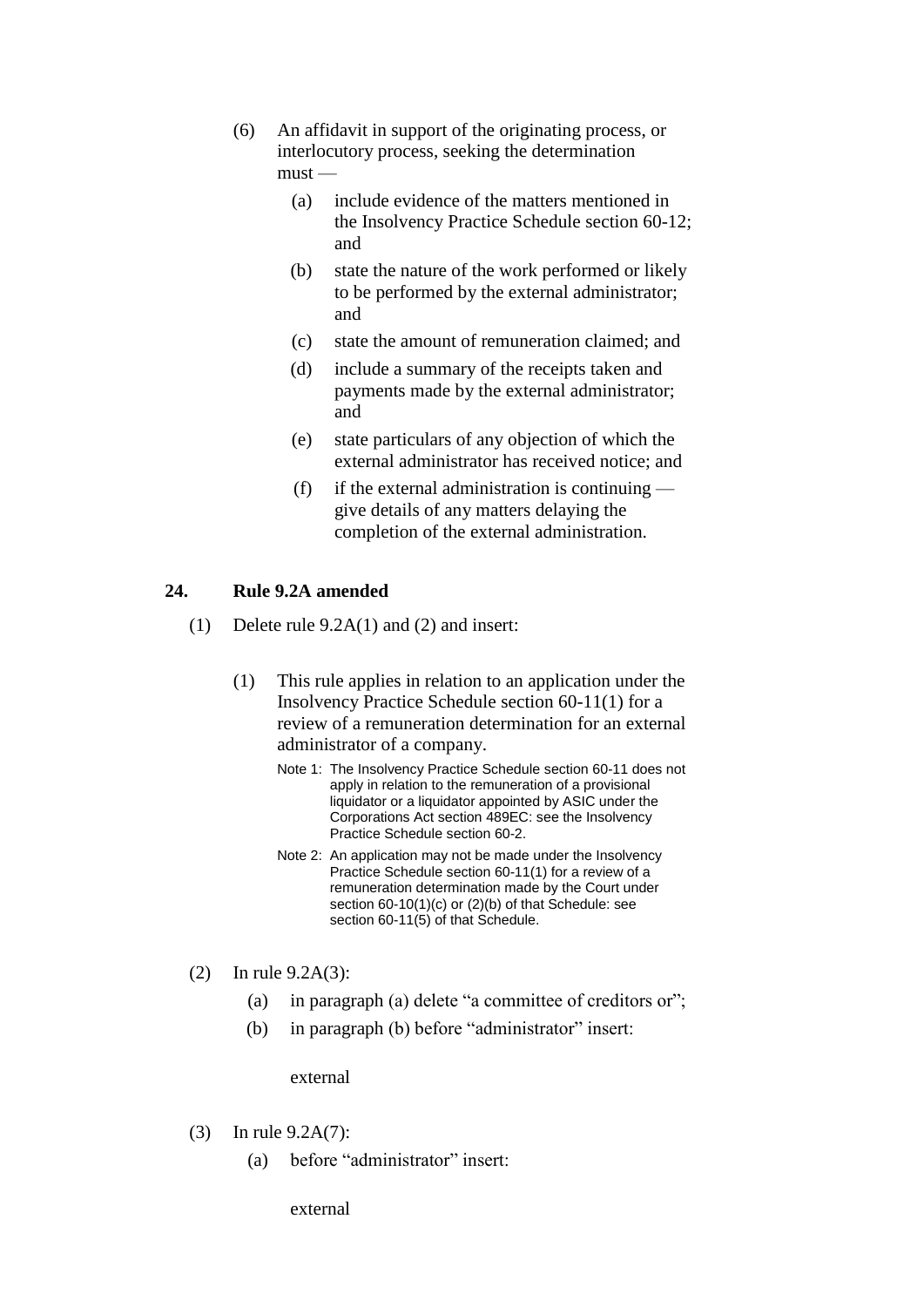- (b) delete paragraph (a) and insert:
	- (a) the matters mentioned in the Insolvency Practice Schedule section 60-12;
- (c) in paragraphs (b) to (d) after "by the" (each occurrence) insert:

external

(d) in paragraph (e) before "administrator" insert:

external

(e) in paragraph (f) before "administration" (each occurrence) insert:

external

(4) Delete rule 9.2A(8).

Note: The heading to amended rule 9.2A is to read: **Review of remuneration determination for external administrator (Insolvency Practice Schedule s. 60-11(1))**

#### **25. Rule 9.3 amended**

- (1) Delete rule 9.3(1) and insert:
	- (1) This rule applies in relation to an application by a provisional liquidator of a company for a determination under the Insolvency Practice Schedule section 60-16(1) of the remuneration the provisional liquidator is entitled to receive.
- (2) In rule 9.3(8):
	- (a) delete "Corporations Act section  $473(10)$  —" and insert:

Insolvency Practice Schedule section 60-12 —

(b) in paragraph (b) delete ""liquidator"" and insert:

"external administrator"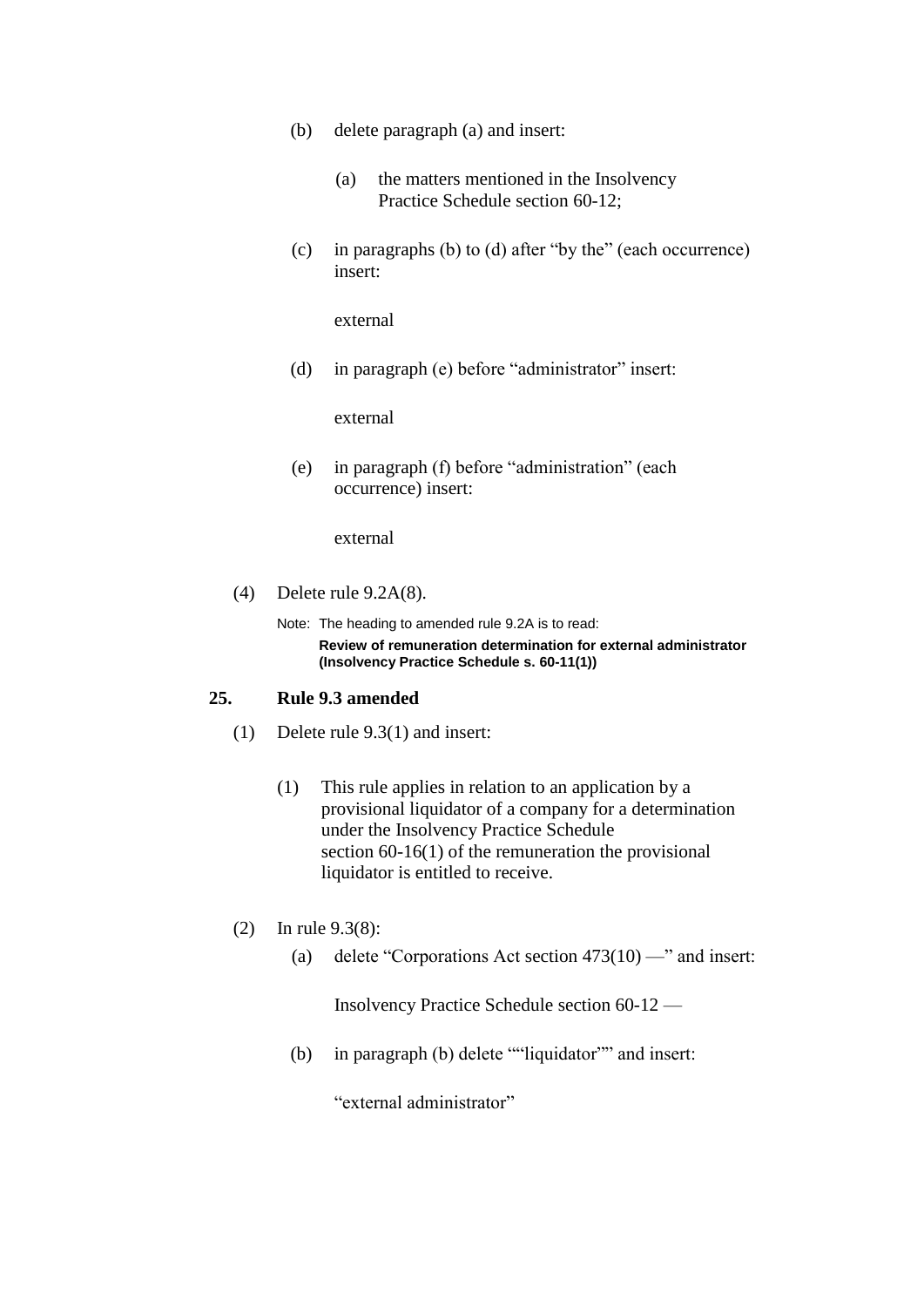(3) In the provisions listed in the Table delete "order" (each occurrence) and insert:

determination

#### **Table**

| rule $9.3(3)$ | rule $9.3(5)(a)$ |
|---------------|------------------|
| rule $9.3(6)$ | rule $9.3(7)$    |

Note: The heading to amended rule 9.3 is to read: **Remuneration of provisional liquidator (Insolvency Practice Schedule s. 60-16) (Form 16)**

#### **26. Rules 9.4 and 9.4A deleted**

Delete rules 9.4 and 9.4A.

#### **27. Rule 9.5 amended**

In rule 9.5(3)(b) delete "committee of creditors or" (each occurrence).

#### **28. Part 11 heading replaced**

Delete the heading to Part 11 and insert:

# **Part 11 — Inquiries, examinations, investigations, and orders against person concerned with corporation**

#### **29. Rule 11.2 replaced**

Delete rule 11.2 and insert:

### **11.2. Inquiries, examinations and investigations under Corporations Act s. 411(9)(b) or 423(3) or Insolvency Practice Schedule Div. 90 Subdiv. B**

- (1) An application for an order for an examination or investigation under the Corporations Act section 423(3) in relation to a controller of property of a corporation may be made by any of the following —
	- (a) a person with a financial interest in the administration of the corporation;
	- (b) an officer of the corporation;
	- (c) if the committee of inspection (if any) so resolves — a creditor, on behalf of the committee;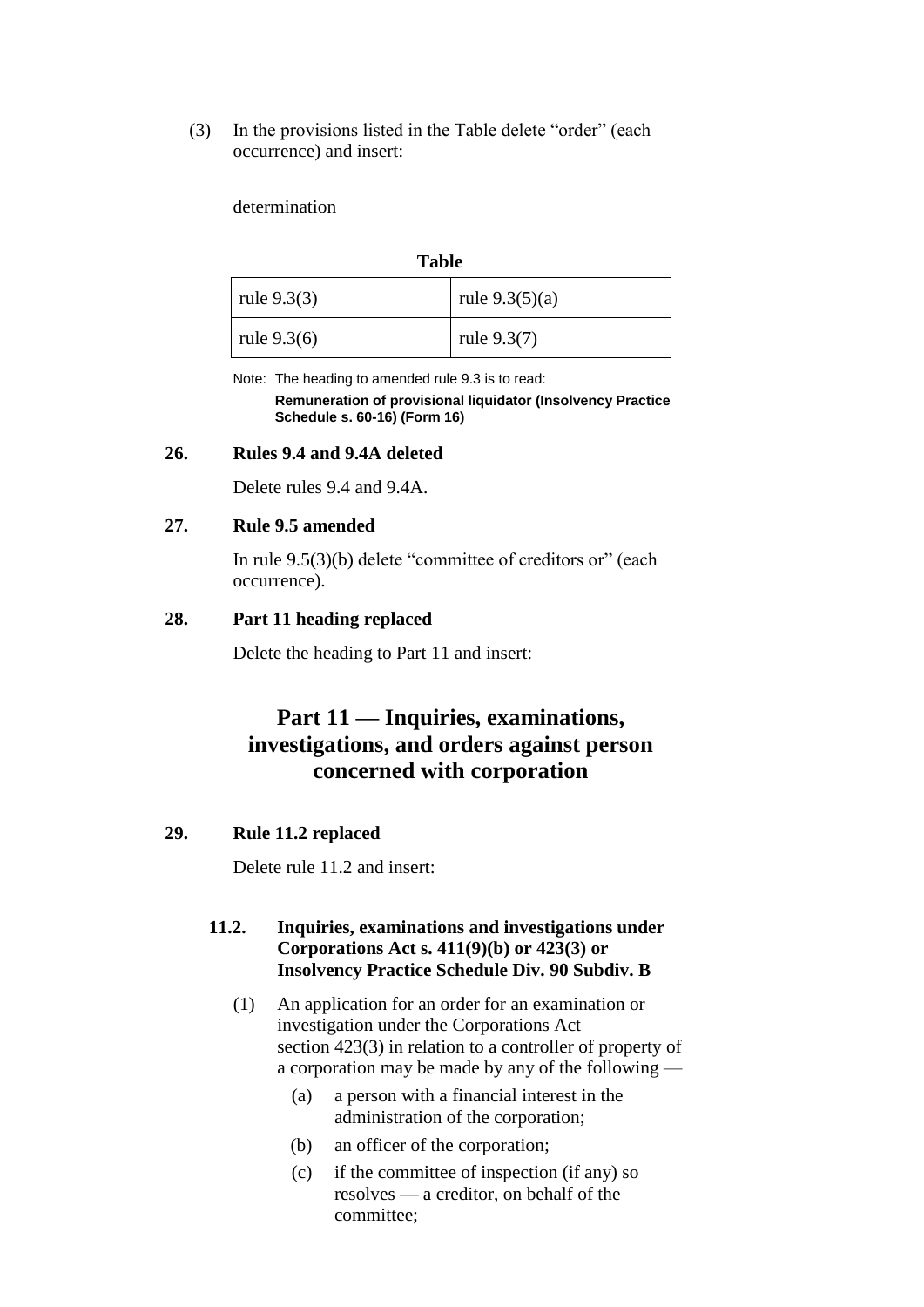- (d) ASIC.
- Note: An application:
	- (a) under the Corporations Act section 411(9)(b) for an inquiry into the administration of a compromise or arrangement or an examination or investigation in connection with such an inquiry; or
	- (b) under the Insolvency Practice Schedule Division 90 Subdivision B for an inquiry into the external administration of a company or an examination or investigation in connection with such an inquiry,

may be made by a person mentioned in the Insolvency Practice Schedule section 90-10(2): see the Corporations Act section 411(9)(b) and the Insolvency Practice Schedule section 90-10(1).

- (2) The following applications may be made without notice to any person —
	- (a) an application under the Corporations Act section 411(9)(b) for an inquiry into the administration of a compromise or arrangement or an examination or investigation in connection with such an inquiry;
	- (b) an application for an order for an examination or investigation under the Corporations Act section 423(3);
	- (c) an application under the Insolvency Practice Schedule Division 90 Subdivision B for an inquiry into the external administration of a company or an examination or investigation in connection with such an inquiry.
- (3) The provisions of this Part that apply to an examination under the Corporations Act Part 5.9 Division 1 apply, with any necessary adaptations, to an inquiry, examination or investigation under the Corporations Act section  $411(9)(b)$  or  $423(3)$  or the Insolvency Practice Schedule Division 90 Subdivision B.

#### **30. Rule 11.8 amended**

In rule 11.8(1) delete "section 411, 423 or 536 of the Corporations Act" and insert:

the Corporations Act section 411 or 423 or the Insolvency Practice Schedule Division 90 Subdivision B

Note: The heading to amended rule 11.8 is to read: **Inspection of record or transcript of examination or investigation under Corporations Act s. 411 or 423 or Insolvency Practice Schedule Div. 90 Subdiv. B**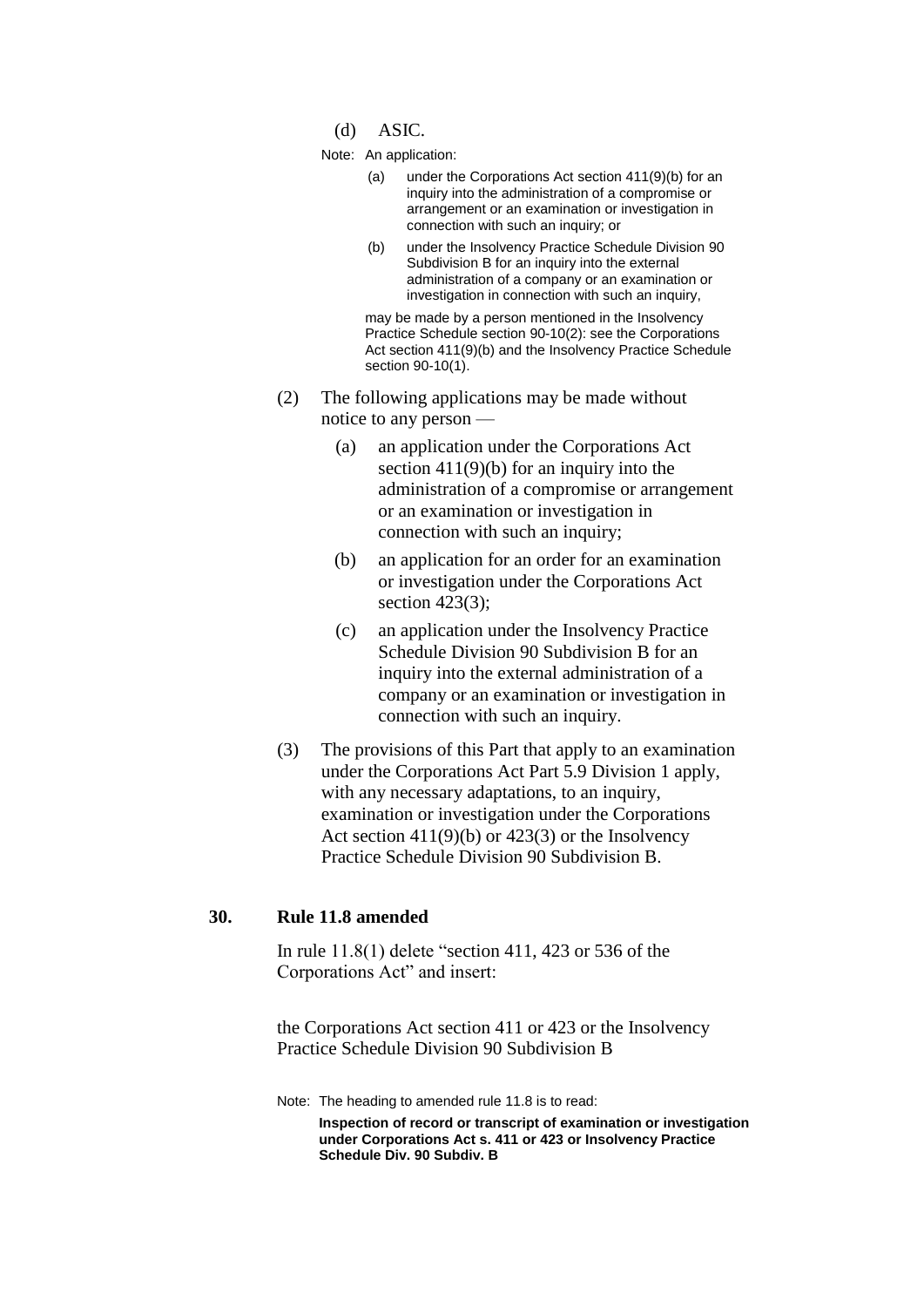#### **31. Part 14 heading replaced**

Delete the heading to Part 14 and insert:

# **Part 14 — Appeals authorised by the Corporations Act**

### **32. Rule 15A.5 amended**

In rule 15A.5(c) delete "an official liquidator; and" and insert:

a registered liquidator; and

Note: The heading to amended rule 15A.5 is to read: **Registered liquidator's consent to act**

### **33. Schedule 1 amended**

- (1) In Schedule 1 Form 2:
	- (a) delete "by .................................................. at [*address of Court*] at ...................\*a.m./\*p.m. on ................... ." and insert:

by a \*judge/\*master at the time, on the date and in the place specified in the attached listing notification.

(b) delete section D and insert:

#### **D. FILING**

This originating process is filed by [*name*] for the plaintiff.

Date of filing:

(2) In Schedule 1 Form 3 delete "by .................................................. at [*address of Court*] at ...................\*a.m./\*p.m. on ...................." and insert:

by a \*judge/\*master at the time, on the date and in the place specified in the attached listing notification.

- (3) In Schedule 1 Form 8:
	- (a) delete the reference after the heading and insert:

[rules 5.5, 6.1 and 7.2]

(b) delete "an official liquidator," and insert: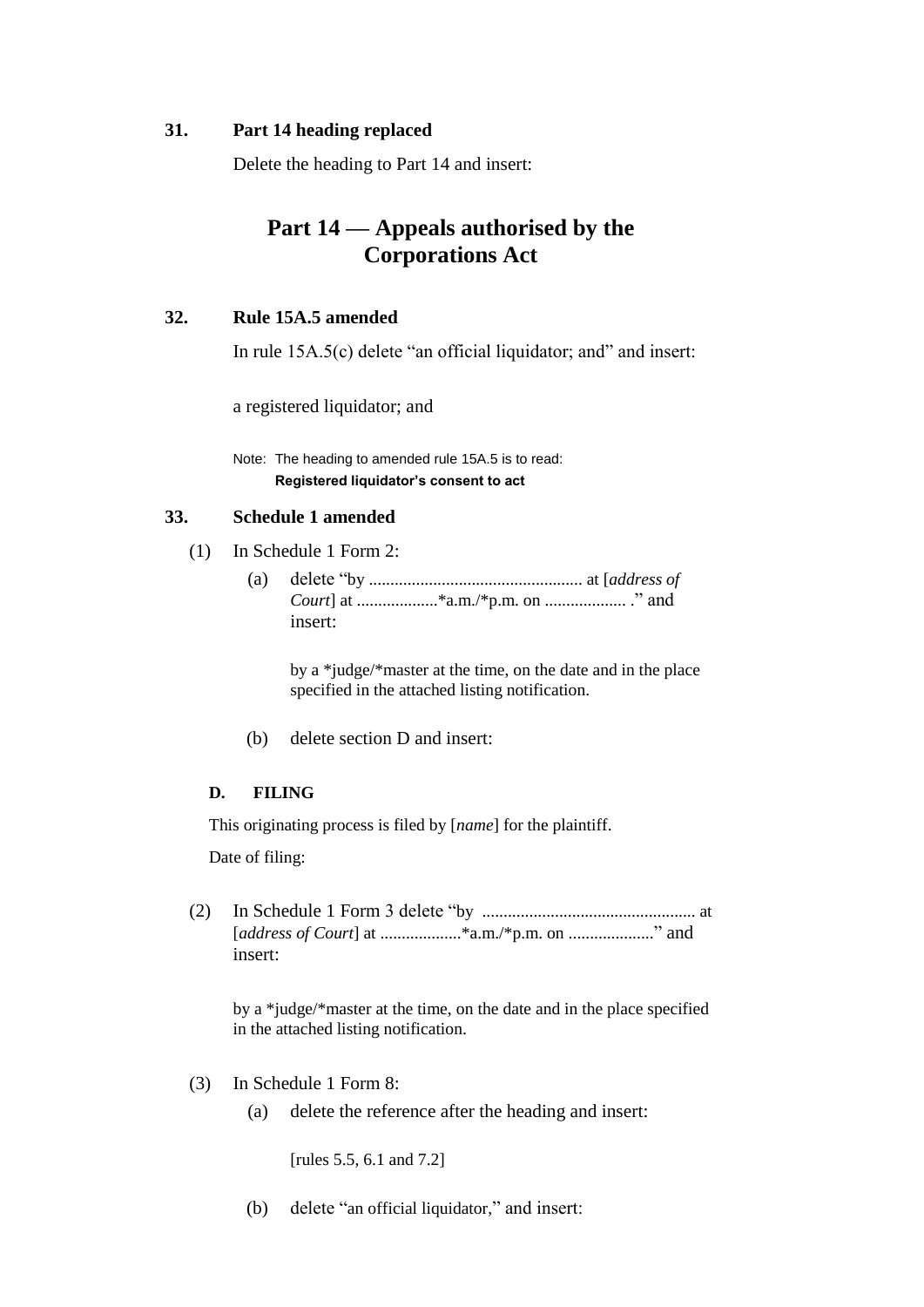a registered liquidator,

(c) delete "hourly" (each occurrence) and insert:

time-cost

- (d) delete the note and insert:
- Note: The remuneration that an external administrator is entitled to receive for necessary work properly performed by the external administrator in relation to the external administration of a company is regulated by the Insolvency Practice Schedule Division 60.
- (e) delete "*Signature of official liquidator*" and insert:

*Signature of registered liquidator*

(f) in the Schedule delete "[*description of hourly rate(s)*]" and insert:

[*description of time-cost rate(s)*]

(4) In Schedule 1 Form 16 delete the reference after the heading and insert:

[rules 9.1, 9.2, 9.3 and 9.5]

- (5) In Schedule 1 Form 16A:
	- (a) delete the reference after the heading and insert:

[rule 9.2A]

(b) delete "\*[\*administrator/\*liquidator" and insert:

\*[\*external administrator/\*liquidator

(c) delete "\*administrator/\*liquidator" and insert:

\*external administrator/\*liquidator

(d) delete "rule  $*9.2A(4)$ ",  $9.4A(4)$ " and insert:

rule 9.2A(4)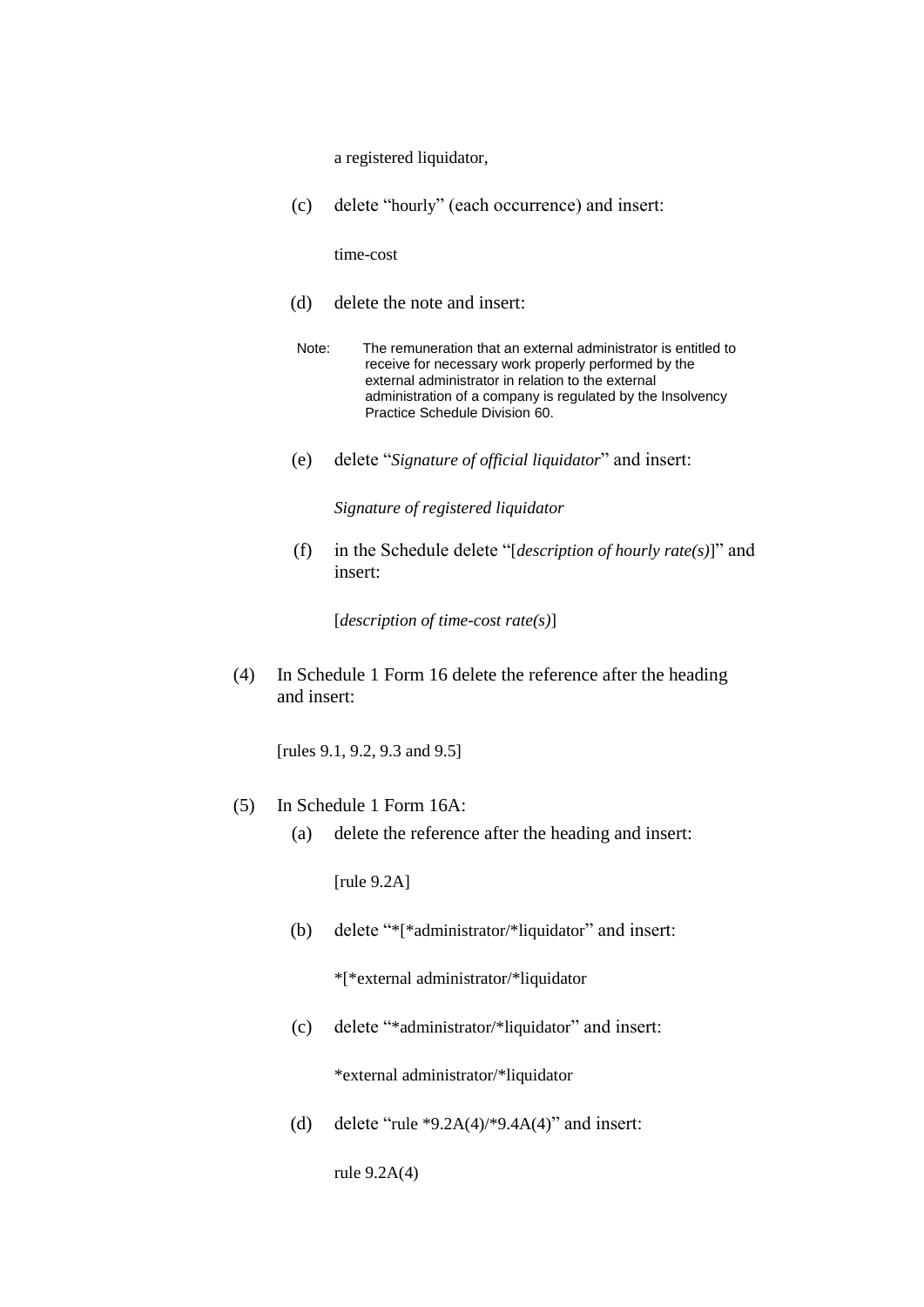- (6) In Schedule 1 Form 17:
	- (a) delete "before ..................................................at [*address of Court*] at ...................\*a.m./\*p.m. on ..................," and insert:

before a \*judge/\*master at the time, on the date and in the place specified in the attached listing notification,

- (b) delete "Date:".
- (7) In Schedule 1 Form 18:
	- (a) delete "before the .................................................. at [*address of Court*] at ...................\*a.m./\*p.m. on .................." and insert:

before a \*judge/\*master at the time, on the date and in the place specified in the attached listing notification

- (b) delete "Date:".
- (8) In Schedule 1 Form 19:
	- (a) delete "an official liquidator," and insert:

a registered liquidator,

(b) delete "The hourly rates" and insert:

The time-cost rates

(c) delete "these hourly rates." and insert:

these time-cost rates.

(d) delete "Signature of official liquidator" and insert:

*Signature of registered liquidator*

(e) in the Schedule delete "[*description of hourly rate(s)*]" and insert:

[*description of time-cost rate(s)*]

#### **34. Schedule 2 amended**

In Schedule 2:

(a) in item 6 in the  $3<sup>rd</sup>$  column delete "(s. 410-415A)" and insert: